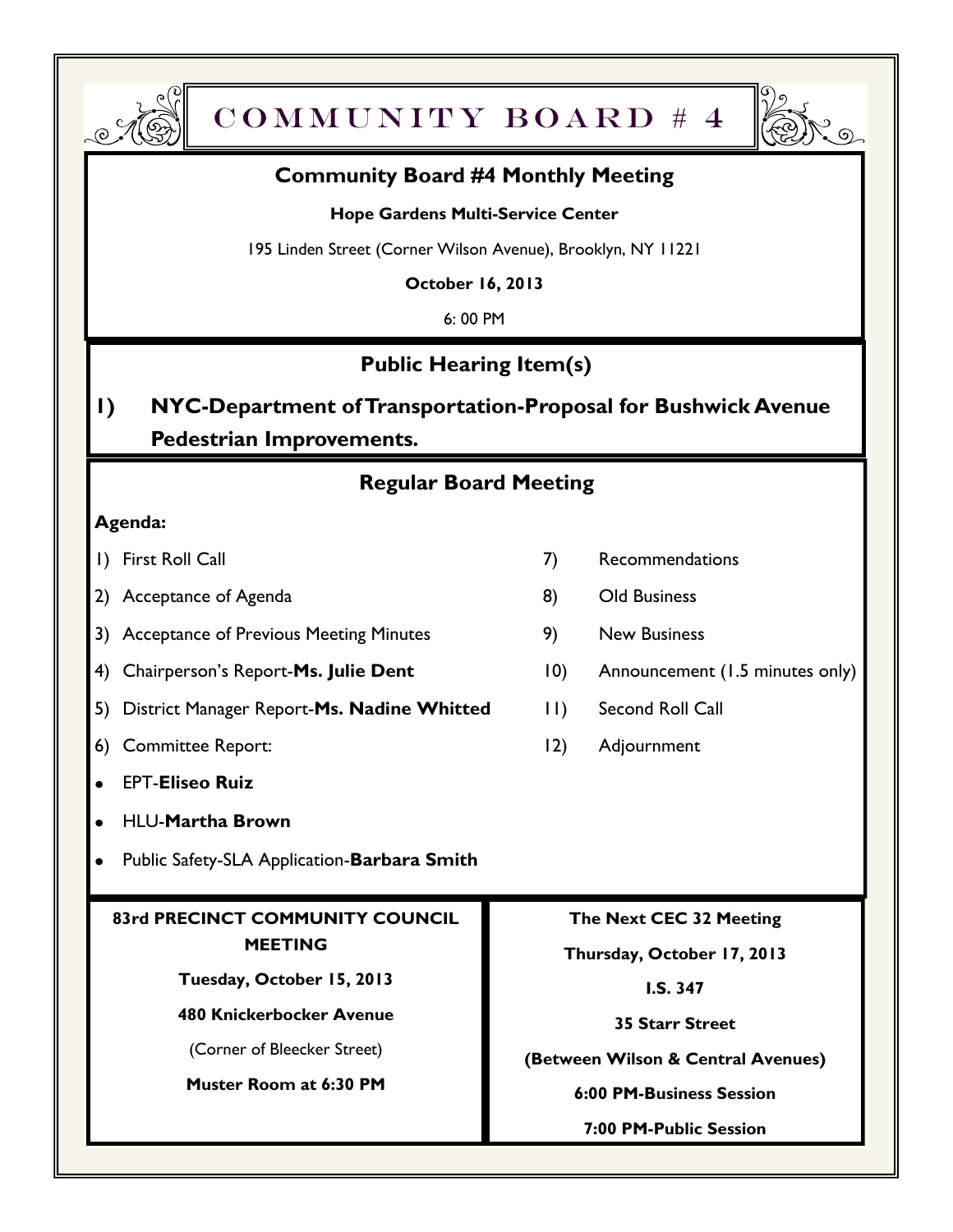## **Enrolling in Affordable Care Act (ACA)**

### **What is the Affordable Care Act?**

The Affordable Care Act (ACA) is a health reform law (sometimes referred to as Obamacare) that was designed to control the cost of health care, expand health care coverage for all Americans, and improve the delivery of health care in the United States. It is a law. Everyone has the right to know about how ACA will benefit their healthcare and how to enroll or signup. A few benefit highlights include:

- **Covers preventive care services at no charge to you, the consumer.**  $\bullet$
- **Ends lifetime limits on coverage.**
- **Allow young adults to stay on their parent's health insurance until age 26.**  $\bullet$
- **Ends pre-existing condition exclusions for children.**  $\bullet$

### **When does the ACA go into effect?**

**October 1, 2013.** Originally signed into law in March 2010, some portions of the ACA went into effect immediately while other parts are being phased in over time. Starting October 1st, uninsured Americans can begin shopping in the health plan marketplace (also known as an "exchange") for health insurance coverage that will go into effect in January 2014.

**Who is eligible to enroll in health insurance coverage from the marketplace? Almost everyone!** Uninsured individuals under 65 years old who are U.S. citizens, legal permanent residents or lawfully present immigrants may enroll through the marketplace. In addition small business owners with 50 or fewer employees can choose to offer health insurance coverage to their staff through the marketplace.

**Some states are managing their marketplace or exchange; while other states are being managed by the Federal Government. In New York State, the New York State Department of Health (not the NY City Dept. of Health and Mental Hygiene-DOHMH) has oversight over the marketplace. However, the NYCDOHMH, is partnering with the NY State Health Department to support on-the-ground efforts to help enroll those that are uninsured.**

### **How to enroll?**

- Residents in NYC can contact or visit an Enroller through the NYC Department of Health in order to determine eligibility and obtain assistance with enrollment.
- Residents of NYC and NYS can visit the New York State of Health: The Official Health Plan Marketplace website  $\bullet$ **www.nystateofhealth.ny.gov** or call toll-free **1-855-355-5777** M-F 8am-8pm and Sat 9am-1pm.
- $\bullet$ If you already have insurance, you can still use the marketplace to compare insurance costs and coverage for you and your family. You can also speak with your employer or insurance provider to learn more about changes or details to your existing plan.

## **NYC Health Department Enroller Locations:**

- **Fort Greene Health Center / 295 Flatbush Ave. (5th Floor), Brooklyn, NY 11201. Phone #: (718) 643-4467/4463/4432**
- **Crown Heights Health Center / 1218 Prospect Pl. (1st Floor), Brooklyn, NY 11213. Phone #: (718) 953-8234/8235**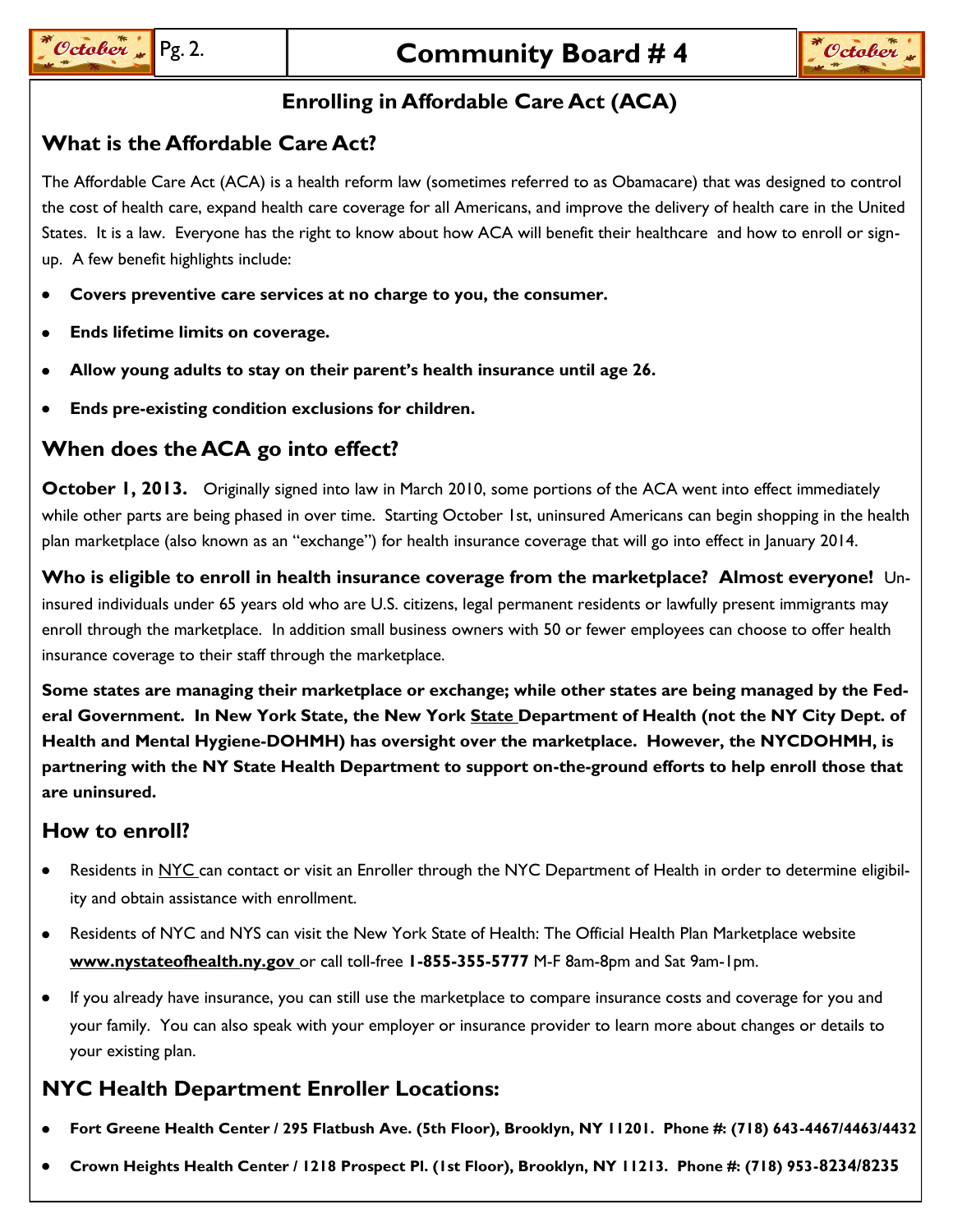

# **Notice of Joint Public Hearing and Educational Impact Statement**

## **Proposal: The Proposed Opening and Co-location of Achievement First North Brooklyn Preparatory Charter School with Existing School P.S. 299-Thomas Warren Field (32K299) in Building K299 Beginning in 2015-2016**

This is a proposal to open and co-locate Achievement First North Brooklyn Preparatory Charter School with P.S. 299-Thomas Warren Field (32K299) in building K299 beginning in 2015-2016. A "co-location" means that two or more school organizations are located in the same building and may share common spaces like auditoriums, gymnasiums, and cafeterias. The purpose of this hearing is to provide the public with an opportunity to present comments or concerns.

**When: October 23, 2013**

**Time: 6:00 PM**

### **Where: Building K299, 88 Woodbine Street, Brooklyn, NY 11221**

Sign up for public comment will begin at 5:30 p.m. and will close 15 minutes following the start of the hearing.

An Educational Impact Statement describing the proposal is available in the main office(s) of the school(s) listed above, and at http://schools.nyc.gov/AboutUs/leadership/PEP/ publicnotice/2013-2014/Oct30SchoolProposals.

The Panel for Education Policy will consider and vote on this proposal on October 30, 2013, at The Prospect Heights Campus, 883 Classon Ave, Brooklyn, NY 11225.

Written comments can be sent to D32Proposals@schools.nyc.gov / Oral comments can be called in to: 212-374-0208 / Attendees with disabilities or with concerns about access to the hearing site should call: 212-374-0208

### **CALL TO COLLABORATORS**

#### **!CALABAZAFEST!** is BACK!

NO BLIZZARD OR SUPERSTROM CAN STOP IT!



ECOSTATION/BUSHWICK FARMERS MARKET IS EXCITED TO BE TEAMING UP WITH EL PUENTE FOR A BIGGER & BETTER

**!CALABAZAFEST!,** the wildly fun, family-friendly, and FREE crosscultural mash-up of Day of the Dead, Halloween, and Harvest Fair traditions.

We are seeking volunteer performing and visual artists, expert

pumpkin carvers, face painters, dancers, jugglers, stage hands…

creative minds welcome!

**For more information** please contact Sean-Michael:

Sean@EcoStationNY.org or call 646-393-9305

Find **Bushwick Farmers Market** on **Facebook** for updates or go to: **www.BushwickFarmersMarket.org**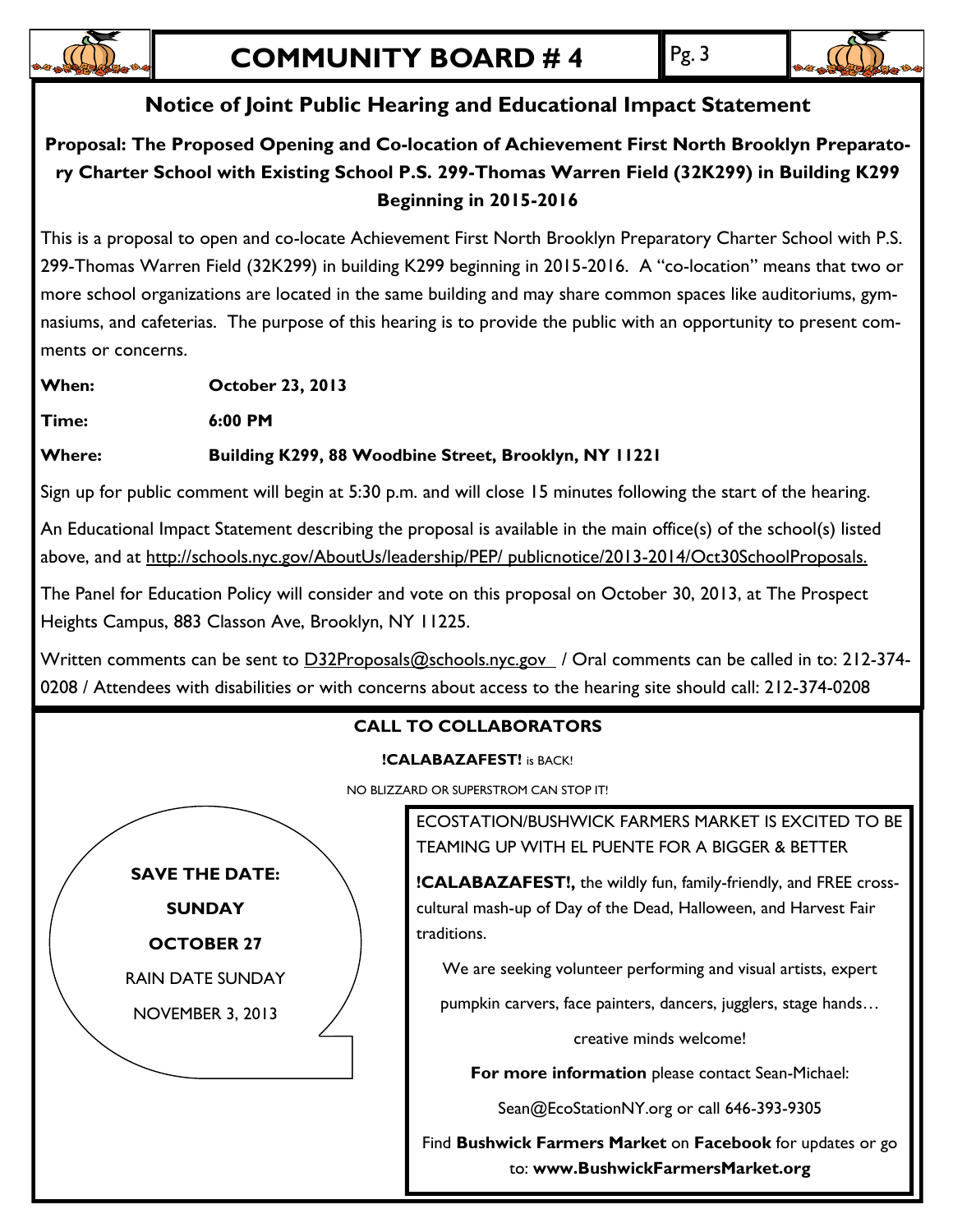

**TO RSVP AND FOR MORE INFORMATION: CALL (718) 469-4679 OR EMAIL INFOEF\_01@NHSNYC.ORG**